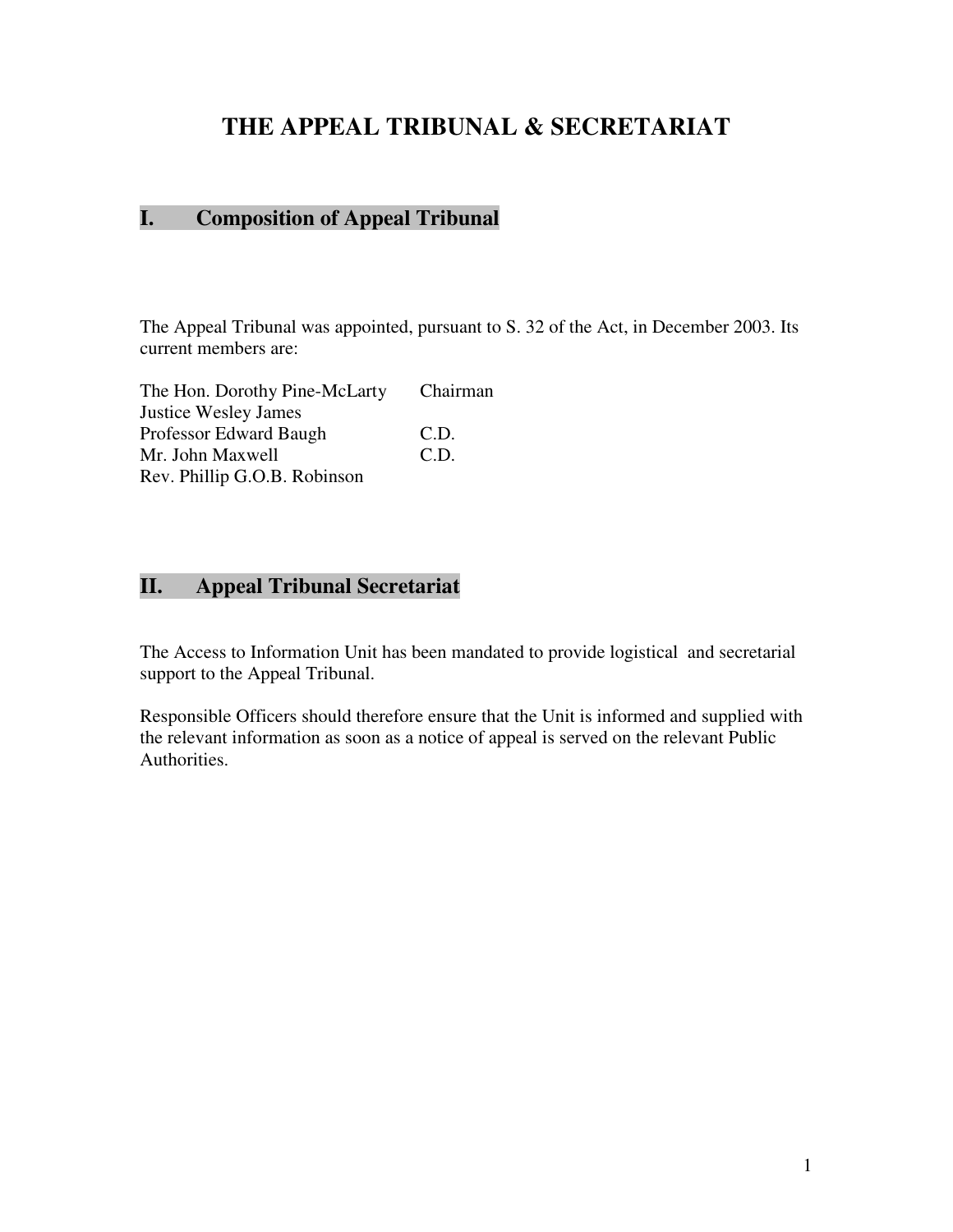## **III. PROCEDURES FOR APPEALS TO THE APPEAL TRIBUNAL**

- (a) An Applicant may appeal to the appeal Tribunal against a decision taken by a Public Authority at Internal Review. The Appeal may be made in relation to:
	- a refusal to grant to access to an official document (including a deemed refusal where there is al failure by the Public Authority to respond to an Applicant in the prescribed time of 30 days);
	- a grant of access only to some of the documents requested in the application;
	- a deferral of the grant of access to an official document;
	- a refusal to make a requested amendment or annotation of a personal record (including a deemed refusal where there is a failure by the Public Authority to respond to an Applicant in the prescribed time of 30 days);
	- the charging of a fee for action taken or as to the amount of the fee;
	- the Appeal may be made by way of letter and may be subject to the rules of procedure of the Tribunal;
- (b) If no original decision on an Application for access to an official document was given within the prescribed time, the Applicant will also have a right of appeal to the Tribunal;
- (c) If the original decision denying access was based on exemptions under **S, 14,15, 16, 17, 18, 19, 20, 21, 22, 25 (2) or 26 (b) and was made by the Principal Officer or the responsible Minister for the Public Authority in question,** a right of Appeal directly to the Tribunal is now available;
- (d) If the original decision denying access was based on exemptions under **S, 14, 15, 16 and / or 18,** a right of appeal to the Tribunal will lie only where no Certificate of exemption was issued;